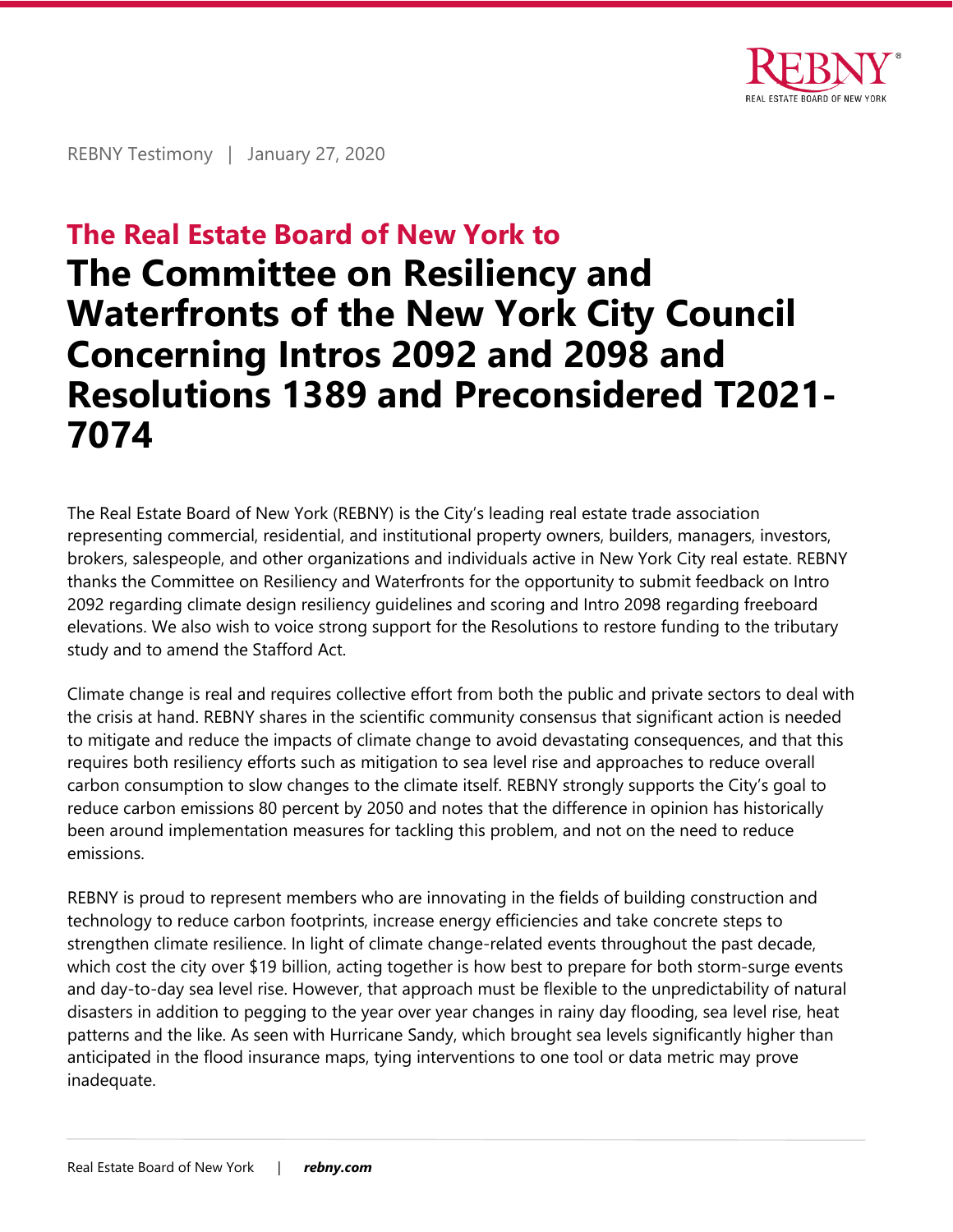

It is for these reasons that we question the utility of Intro 2198. Mandating an increase in elevation of one to two feet without regard for individual site conditions and geography, building programmatic needs, and the many modes of flood-proofing intervention that are available appear to run at crosspurposes with the best practices espoused in the city's design guidelines that this body seeks to institutionalize through local law with Intro 2092. This bill also seeks to accomplish through legislative fiat a standard that may already be outmoded, and does not build upon the vast expertise and stakeholder engagement that is part of the city's code revision process, nor from the city's Zoning for Coastal Resiliency text amendment (N 100095 ZRY) that is currently in public review and will come to the City Council for assessment in the coming months. Lastly, it is baffling to ask for funding a study at one level of government and then choose to ignore all of the ongoing study and work, which will appear before this body, on the other.

If President Ford told the City to drop dead, Trump in 2020 told us to drown, yanking financial support from the United States Army Corps of Engineers' New York-New Jersey Harbor and Tributaries (USACE HATs) Focus Area Feasibility Study and effectively stalling consideration and planning for any regional intervention to address the threats of sea level rise and storm surge for New York City and the neighboring counties in Long Island and New Jersey. Therefore, REBNY strongly supports Resolution 1389-2020 that calls upon the United States Congress to restore funding to USACE HATs Focus Area Feasibility Study, and the States of New York and New Jersey to advance their shares of the next phase of funding to revive the study until it is fully restored by the Congress. REBNY also extends its support to the resolution calling for amendments to the Stafford Act to allow for mitigation funding as a proactive expenditure in the planning and construction of FEMA and HUD coastal resiliency projects. Predictive modelling has only gotten better and preventative measures should be planned for.

Resiliency infrastructure will be costly and will take time to build, but inaction will lead to even more cost and if the challenge is unmet, there will be little left to rebuild. REBNY supports increasing resiliency planning to protect the future of our City. Thank you for the opportunity to share these concerns with the committee.

Bill-specific feedback as follows:

**BILL:** Int. 2092-2020

**SUBJECT:** A Local Law to amend the administrative code of the city of New York, in relation to climate resiliency design guidelines and resiliency scoring

**SPONSORS:** Councilmembers Constantinides, Kallos, Rosenthal, Lander, Cornegy, Levin and Rose

This bill would require the Office of Long-Term Planning and Sustainability (OLTPS) to develop climate resiliency design guidelines, pursuant to a pilot program, for City capital projects. OLTPS, in consultation with other City agencies and members of the public with expertise in climate resiliency, climate design and the built environment, would also use the climate resiliency design guidelines to develop a climate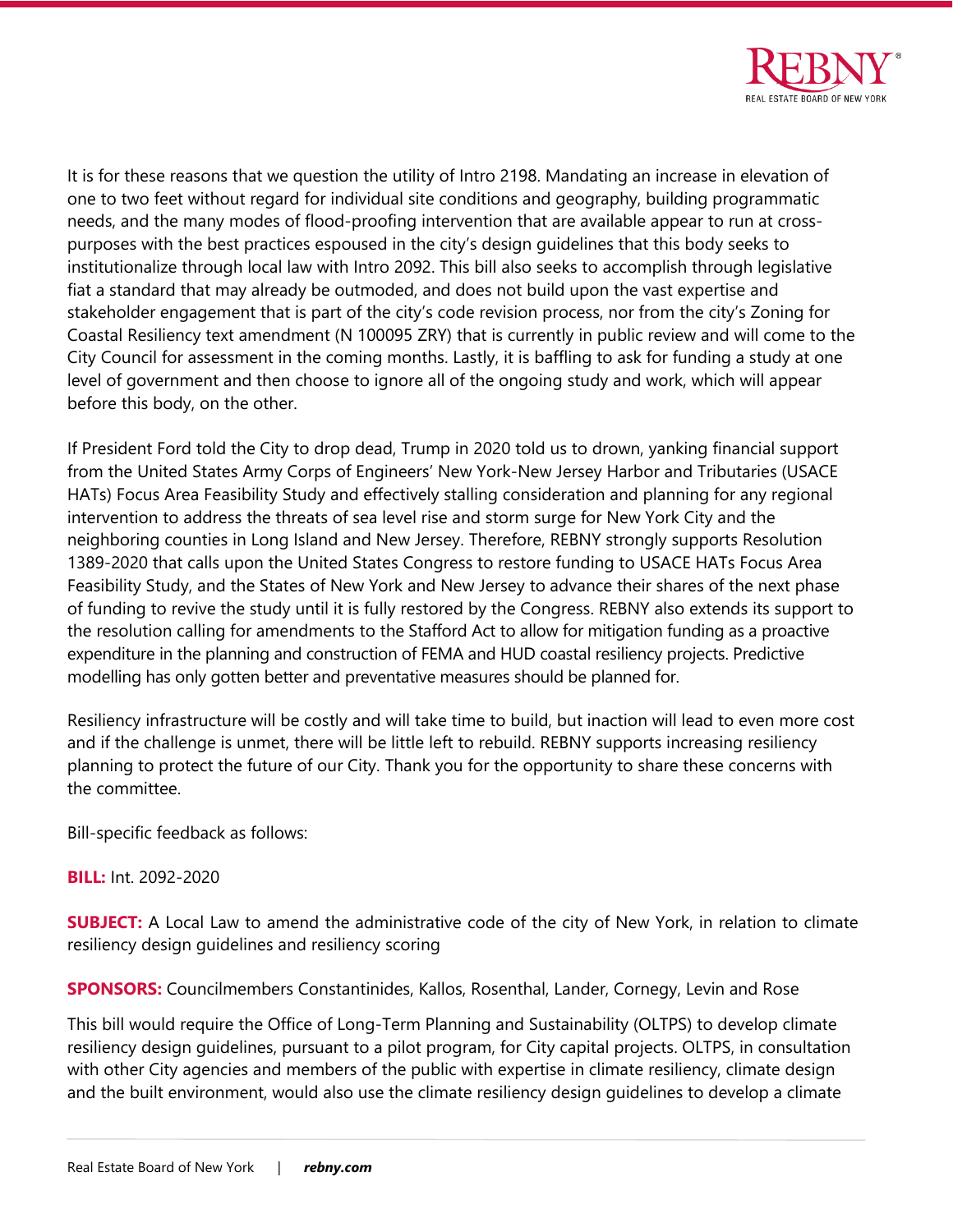

resiliency score metric for capital projects. Such score would account for flooding risk, energy efficiency, energy resilience and on-site water capture and management.

REBNY supports this bill. Institutionalizing best practices to carry across administrations is a laudable benefit of the proposal. Creating a pilot program to tackle construction and retrofits in city facilities, requiring all agencies to participate, will be a strong sample for testing those best practices to gauge flexibility and find appropriate metrics for long-term success. These public sector projects must be carefully assessed before such requirements are assigned to private development to ensure practicality, efficacy, and identify costs that may require further incentives or restructuring of implementation timelines. Additionally, consideration should be given to existing regulatory agreements and restrictions for those properties that are leased to the city by the private sector. Again, flexibility in adaptation is important not just in the physical interventions along the coastline but on a building by building basis as well.

#### **BILL:** Int. 2198

**SUBJECT:** A Local Law to amend the New York City building code, in relation to additional freeboard for structures in the floodplain

#### **SPONSORS:** Councilmembers Matteo, Rosenthal and Rose

This bill would require that structures located in the floodplain be elevated an additional one-to-two feet, depending on the type of structure, to provide additional floodproofing of those structures.

We need strong, coordinated climate change mitigation efforts to address the climate crisis. However, successful climate change adaptation requires multiple modes of intervention. Not every building encounters the same risks in the same way and a one-size fits all approach in anathema to the science, site-specific constraints and neighborhood level risk. We strongly encourage the City Council to withdraw this bill which lacks the thoughtful analysis that is seen in the code revision process. Both the October 2020 Building Bulletin which establishes evaluation criteria for glazing systems used for dry floodproofing in special flood hazard areas and the resiliency related text changes proposed by the Department of City Planning to the City of New York Zoning Resolution involved extensive technical stakeholder engagement and better frame the necessary interventions for buildings.

# **CONTACT(s):**

### **RYAN MONELL**

*Director of City Legislative Affairs* Real Estate Board of New York

212.616.5247 rmonell@rebny.com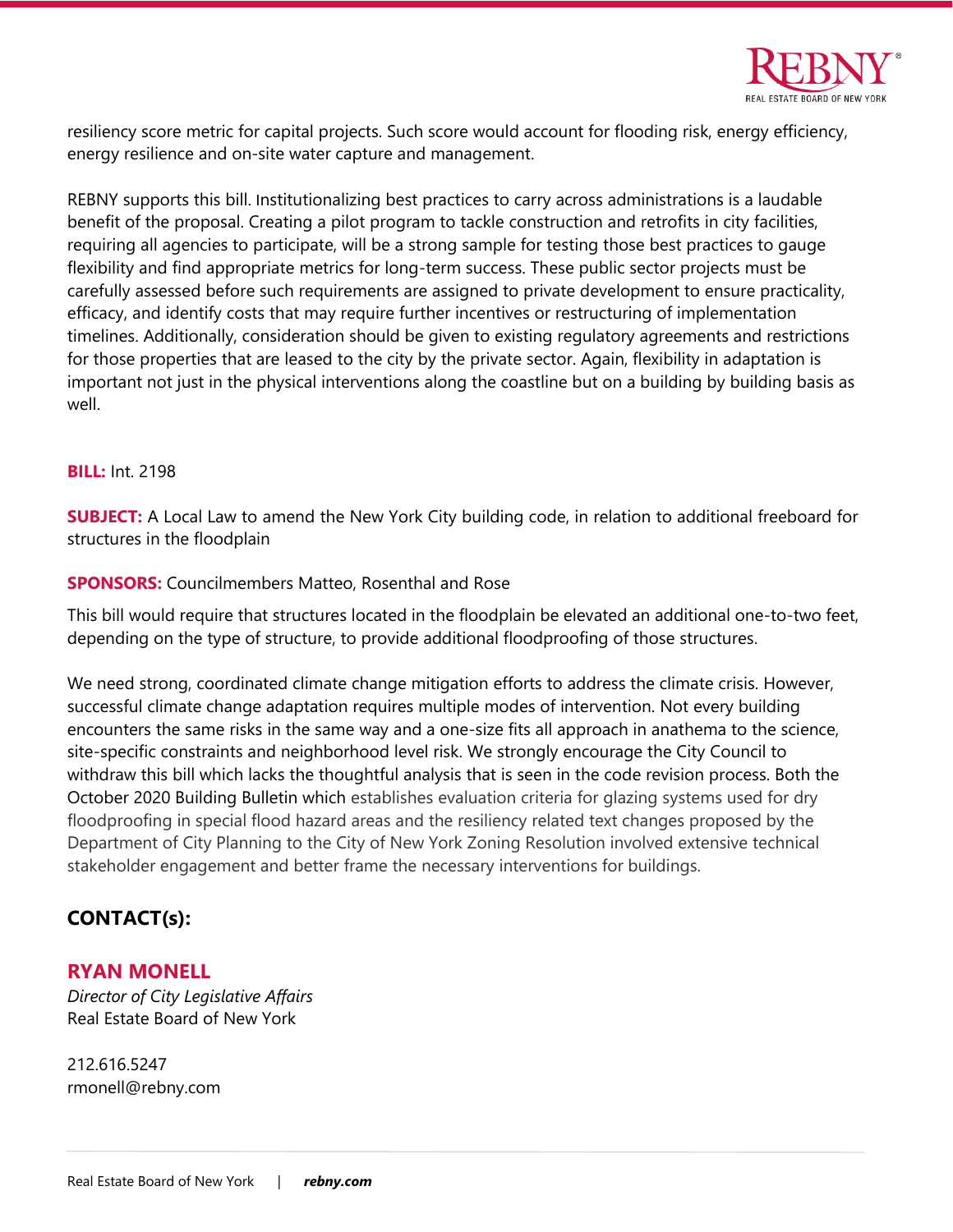

**Testimony of Carlos Castell Croke Associate for NYC Programs New York League of Conservation Voters**

# **City Council Committee on Resiliency and Waterfronts Hearing on Intro 2092 January 25, 2021**

Good afternoon, my name is Carlos Castell Croke and I am the Associate for New York City Programs at the New York League of Conservation Voters (NYLCV). NYLCV represents over 30,000 members in New York City and we are committed to advancing a sustainability agenda that will make our people, our neighborhoods, and our economy healthier and more resilient. I would like to thank Chair Brannan for the opportunity to testify today.

Environmental advocates and community leaders alike have been echoing that climate change is no longer a problem of the future, it is here now. Therefore, resiliency and climate adaptation are just as important as energy efficiency, emissions reduction, and natural areas preservation. We must proactively address the threats climate change poses to our city by preparing for the impacts that it will ultimately bring.

One way to do this is to ensure that the city is effectively using data we have on climate change in the planning process for capital projects. NYLCV supports Intro 2092, which seeks to codify the Climate Resiliency Design Guidelines (CRDGs) that are currently updated and managed by the Mayor's Office of Resiliency. The CRDGs seek to use climate change data to accurately and responsibly design future capital projects. By codifying these guidelines into law, NYC will be able to protect its future investments in capital projects from the increasingly devastating effect of climate change such as frequent storms and sea level rise. These guidelines will also encourage the use of nature based solutions to resiliency such as rain gardens and green infrastructure that help to purify our air and beautify our neighborhoods while absorbing stormwater.

Furthermore, we support a Rise to Resilience Act bill package that would include this bill as well as legislation to create a suite of climate indicators to inform land use decision-making and capital budgeting, and a five borough coastal resilience plan. We need comprehensive, holistic planning to respond to climate change.